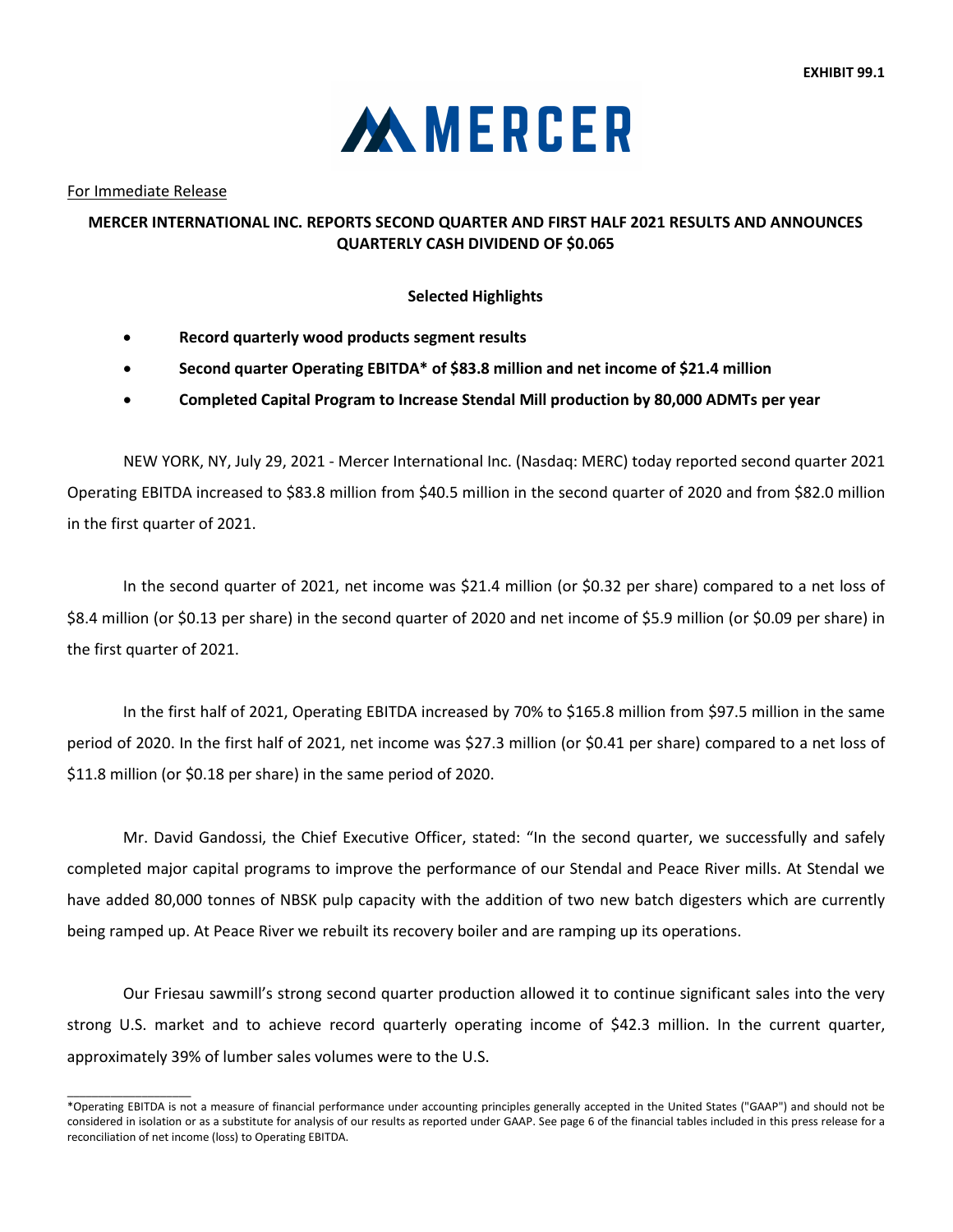Pulp prices improved across all markets in the second quarter. Second quarter average European NBSK list prices were up \$251 per ADMT and average net prices in China were up \$79 per ADMT compared to the first quarter. Currently NBSK list prices are approximately \$1,340 in Europe and net prices are approximately \$850 in China.

While I am encouraged by the global roll-out of vaccines and the reopening of economies, there remains ongoing uncertainty about the impact of COVID-19 variations and increases in infection levels. Consequently, we will maintain our measures and procedures put in place to protect our employees and contractors and which allow us to operate our business safely and efficiently.

In the interior of British Columbia the wildfires situation so far has not disrupted our operations but has impacted logistics, increasing rail congestion, slowing pulp deliveries and causing the use of more expensive trucking. We are continuing to monitor the situation.

Looking ahead to the third quarter, we expect strong pulp market fundamentals to support marginally higher NBSK pulp prices in Europe but we expect a modest price decline in China. As well, we expect lumber demand and pricing to remain steady in all markets. Although there was a recent significant price correction in the U.S. lumber market, prices remain at historically attractive levels. Further, we believe U.S. lumber prices are near a floor level and expect them to slowly increase once home construction ramps up in the early fall.

Steady markets combined with our ample liquidity leave us well positioned to accelerate our strategic plan, including pursuing high return opportunities."

#### **Consolidated Financial Results**

|                                      |    | Q <sub>2</sub>                           |  | Q <sub>1</sub>      |  | Q <sub>2</sub> |    | <b>YTD</b>                   |  | <b>YTD</b> |
|--------------------------------------|----|------------------------------------------|--|---------------------|--|----------------|----|------------------------------|--|------------|
|                                      |    | 2021                                     |  | 2021                |  | 2020           |    | 2021                         |  | 2020       |
|                                      |    | (in thousands, except per share amounts) |  |                     |  |                |    |                              |  |            |
| <b>Revenues</b>                      | Ş. | 401,832                                  |  | 412,720             |  | 341,195        | \$ | 814,552                      |  | 691,794    |
| Operating income                     | \$ | 51,836                                   |  | 51,029              |  | 10,315         | \$ | 102,865                      |  | 34,377     |
| <b>Operating EBITDA</b>              | \$ | 83,791                                   |  | 81,996              |  | 40,516         | \$ | 165,787                      |  | 97,524     |
| Loss on early extinguishment of debt | \$ | -                                        |  | $(30,368)^{(1)}$ \$ |  |                |    | $(30,368)$ <sup>(1)</sup> \$ |  |            |
| Net income (loss)                    | \$ | 21,415                                   |  | 5,933               |  | (8, 411)       | \$ | 27,348                       |  | (11,803)   |
| Net income (loss) per common share   |    |                                          |  |                     |  |                |    |                              |  |            |
| Basic and diluted                    | \$ | 0.32                                     |  | 0.09                |  | (0.13)         | \$ | 0.41                         |  | (0.18)     |
|                                      |    |                                          |  |                     |  |                |    |                              |  |            |

(1) Redemption of 6.50% senior notes due 2024 and 7.375% senior notes due 2025.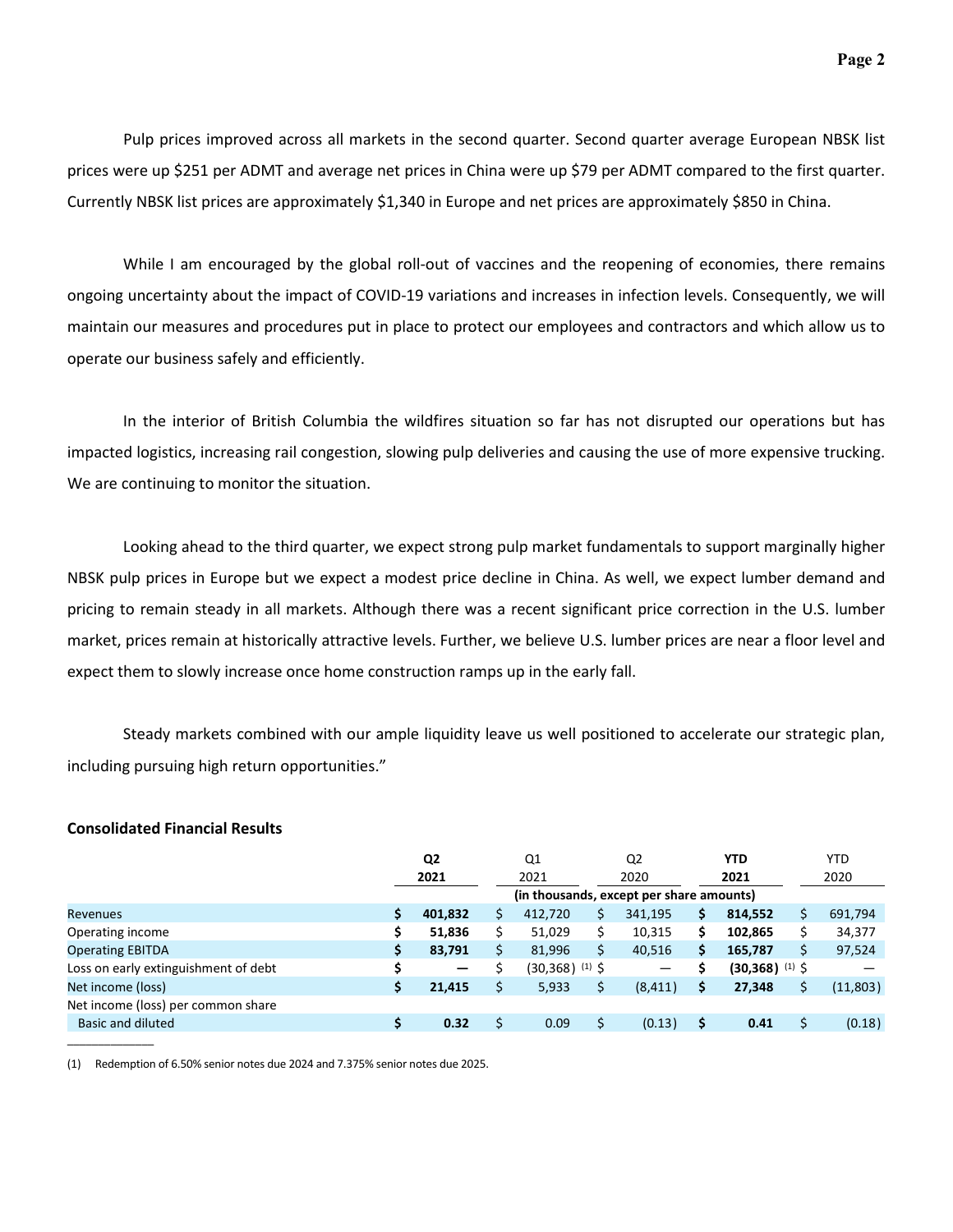#### **Consolidated – Three Months Ended June 30, 2021 Compared to Three Months Ended June 30, 2020**

Total revenues for the three months ended June 30, 2021 increased by approximately 18% to \$401.8 million from \$341.2 million in the same quarter of 2020 primarily due to higher pulp and lumber sales realizations partially offset by lower pulp sales volumes.

Costs and expenses in the current quarter increased by approximately 6% to \$350.0 million from \$330.9 million in the second quarter of 2020 primarily due to higher maintenance costs and the negative impact of a weaker dollar on our Canadian dollar and euro denominated costs and expenses partially offset by lower pulp sales volumes.

In the second quarter of 2021, Operating EBITDA increased to \$83.8 million from \$40.5 million in the same quarter of 2020 primarily due to higher pulp and lumber sales realizations partially offset by higher maintenance costs, the negative impact of a weaker dollar and lower pulp sales volumes.

### **Segment Results**

#### **Pulp**

|                              | Three Months Ended June 30, |                |         |  |  |  |
|------------------------------|-----------------------------|----------------|---------|--|--|--|
|                              | 2021                        |                | 2020    |  |  |  |
|                              |                             | (in thousands) |         |  |  |  |
| Pulp revenues                | 297,191                     |                | 276,919 |  |  |  |
| Energy and chemical revenues | 13,058                      |                |         |  |  |  |
| Operating income             | 13,338                      |                | 8,110   |  |  |  |

In the second quarter of 2021, pulp segment operating income increased by approximately 64% to \$13.3 million from \$8.1 million in the same quarter of 2020 as higher pulp sales realizations were only partially offset by higher maintenance costs, the negative impact of a weaker dollar and lower pulp sales volumes.

In the current quarter of 2021, average NBSK pulp sales realizations increased by approximately 45% to \$830 per ADMT from \$573 per ADMT in the same quarter of the prior year due to strong demand and low customer inventory levels. NBSK pulp sales volumes decreased by approximately 22% to 330,425 ADMTs in the current quarter from 422,586 ADMTs in the same quarter of 2020 due to lower production.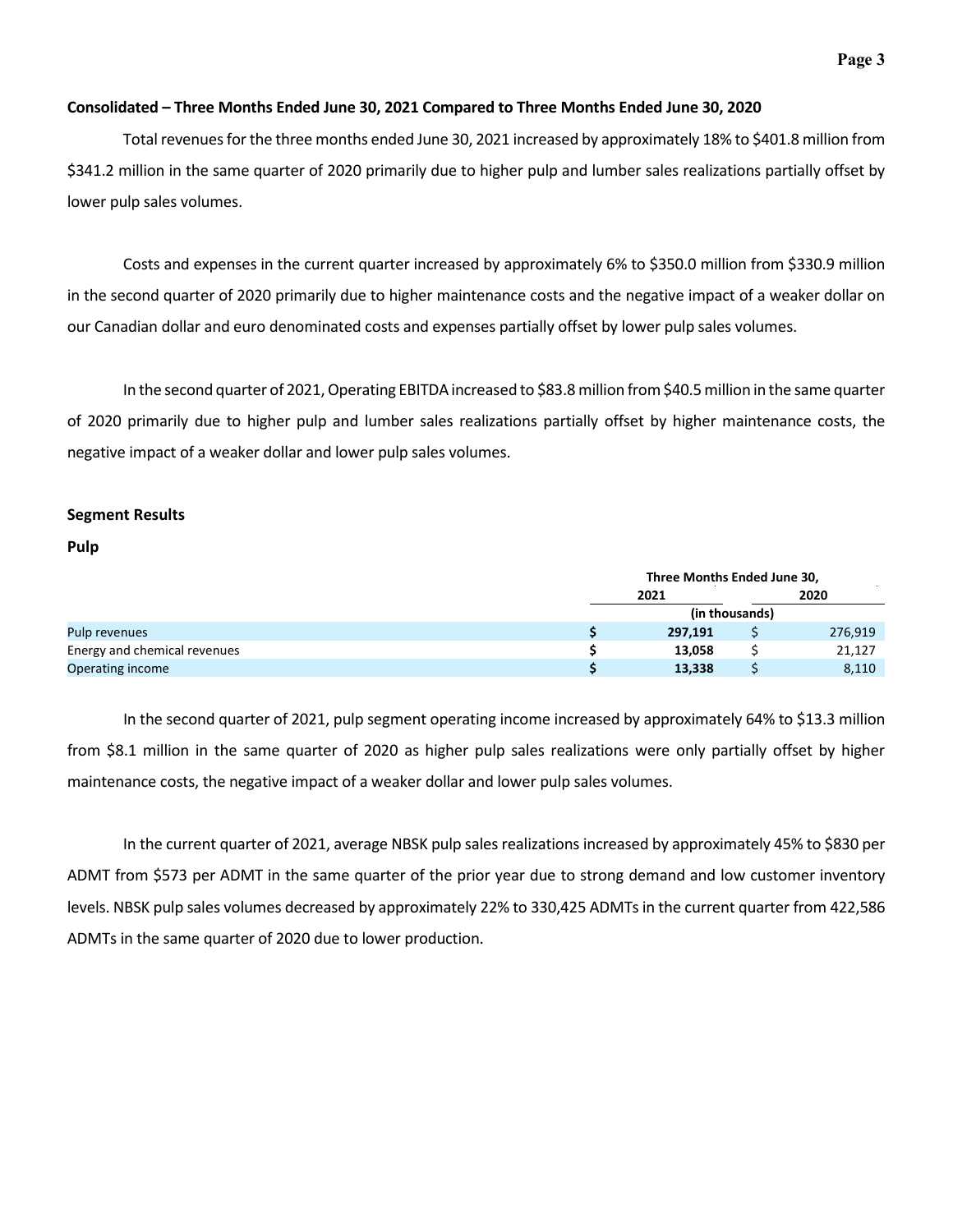NBSK pulp production declined by approximately 16% to 355,103 ADMTs in the current quarter from 423,773 ADMTs in the same quarter of 2020 primarily due to capital projects and maintenance downtime. In the current quarter of 2021, our pulp mills had 117 days of maintenance downtime (approximately 173,100 ADMTs) including our 50% owned Cariboo mill. Approximately 79 days of such downtime was at our Peace River mill and primarily related to boiler work which was deferred from last year relating to a 2017 incident. The Peace River mill maintenance shut was about 25 days longer than planned, nine days of which were in July, but we expect the majority of this extra downtime will be covered by our insurance.

In the second quarter of 2021, we received insurance proceeds of \$20.0 million in connection with the costs of the Peace River mill boiler work along with an initial payment of \$4.2 million for our business interruption insurance claims. We currently expect our remaining business interruption insurance claim to be in excess of \$15 million.

We estimate that annual maintenance downtime in the current quarter adversely impacted our operating income by approximately \$80.1 million, comprised of approximately \$45.0 million in direct out-of-pocket expenses and the balance in reduced production (exclusive of business interruption insurance proceeds).

In the third quarter of 2021, excluding our 50% owned Cariboo mill, we have 24 days of scheduled maintenance. Also, while our Rosenthal mill will be operating and producing pulp, in the third quarter of 2021 it will take down and rebuild its turbine. This work is expected to continue into the early fourth quarter and require the mill to purchase its energy requirements.

On average, in the current quarter overall per unit fiber costs were flat when compared to the same quarter of 2020.

#### **Wood Products**

|                        | Three Months Ended June 30, |                |        |  |  |  |
|------------------------|-----------------------------|----------------|--------|--|--|--|
|                        | 2021                        |                |        |  |  |  |
|                        |                             | (in thousands) |        |  |  |  |
| Lumber revenues        | 86,285                      |                | 37,611 |  |  |  |
| Energy revenues        | 2,692                       |                | 2,629  |  |  |  |
| Wood residual revenues | 1,462                       |                | 1,487  |  |  |  |
| Operating income       | 42,314                      |                | 4,327  |  |  |  |

In the second quarter of 2021, our wood products segment had record operating income of \$42.3 million compared to \$4.3 million in the same quarter of 2020 primarily due to a higher lumber realized sales price.

Average lumber sales realizations increased to \$789 per Mfbm in the second quarter of 2021 from approximately \$345 per Mfbm in the same quarter of 2020 due to higher pricing in both the U.S. and European markets.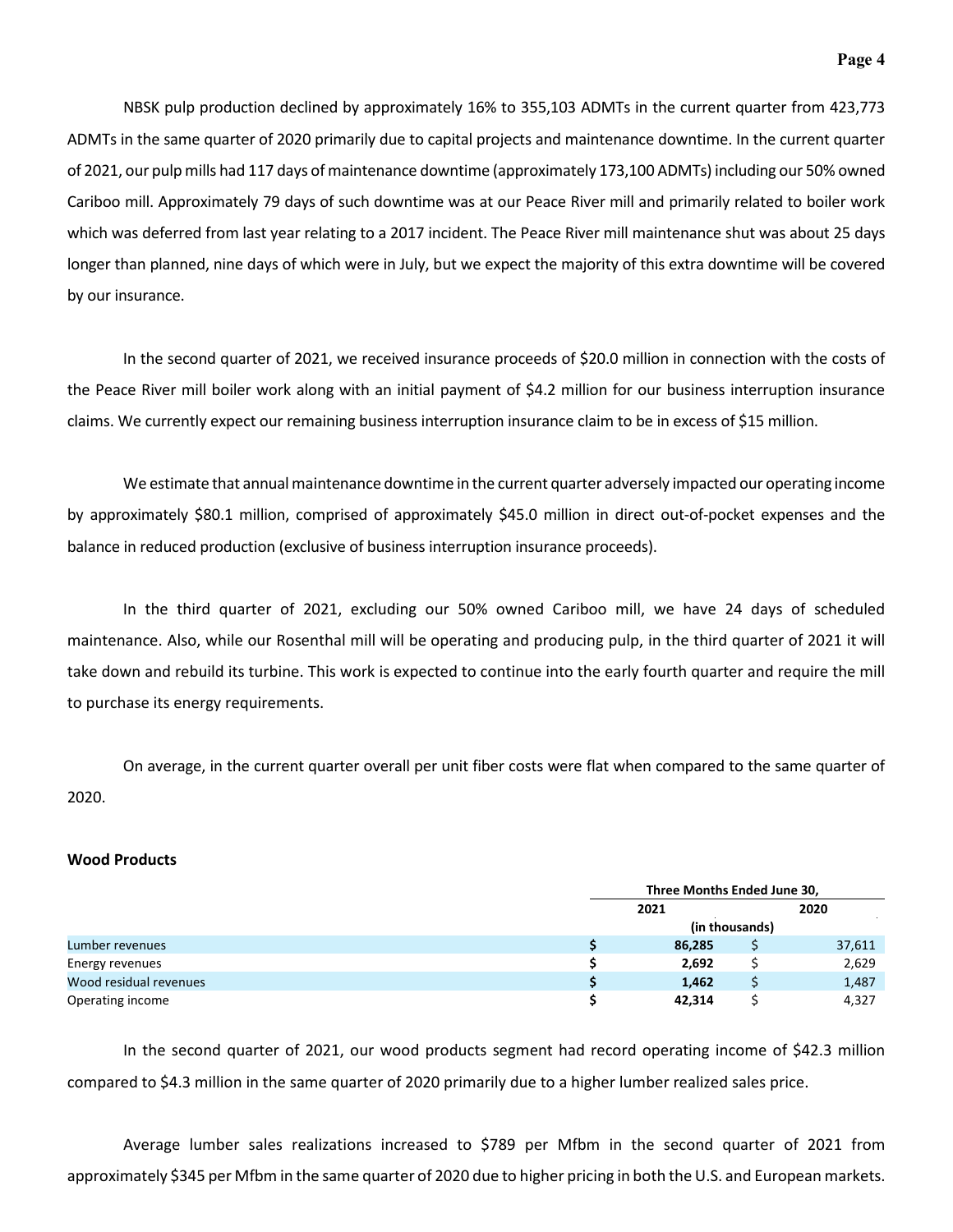**Page 5**

U.S. lumber pricing increased due to strong demand from the housing and renovation markets. European lumber pricing increased due to steady demand with limited supply.

Fiber costs were approximately 75% of our lumber cash production costs in the current quarter. In the current quarter per unit fiber costs increased by approximately 30% from the same quarter of 2020 primarily due to strong demand for sawlogs and the negative impact of a weaker dollar on our euro denominated fiber costs.

In the third quarter of 2021, our Friesau sawmill has four weeks of seasonal scheduled downtime.

### **Consolidated – Six Months Ended June 30, 2021 Compared to Six Months Ended June 30, 2020**

Total revenues for the first half of 2021 increased by approximately 18% to \$814.6 million from \$691.8 million in the first half of 2020 primarily due to higher pulp and lumber sales realizations partially offset by lower pulp sales volumes.

Costs and expenses in the first half of 2021 increased by approximately 8% to \$711.7 million from \$657.4 million in the first half of 2020 primarily due to the negative impact of a weaker dollar on our Canadian dollar and euro denominated costs and expenses and higher maintenance costs partially offset by lower pulp sales volumes and per unit fiber costs.

For the first half of 2021, our net income was \$27.3 million, or \$0.41 per share compared to a net loss of \$11.8 million, or \$0.18 per share, in the same period of 2020.

In the first half of 2021, Operating EBITDA increased by approximately 70% to \$165.8 million from \$97.5 million in the same period of 2020 primarily due to higher pulp and lumber sales realizations and lower per unit fiber costs partially offset by higher maintenance costs, the negative impact of a weaker dollar on our Canadian dollar and euro denominated costs and expenses and lower pulp and energy sales volumes.

### **Liquidity**

The following table is a summary of selected financial information as of the dates indicated:

|                            |   | <b>June 30,</b><br>2021 | December 31,<br>2020 |
|----------------------------|---|-------------------------|----------------------|
|                            |   | (in thousands)          |                      |
| Cash and cash equivalents  |   | 384,534                 | 361,098              |
| Working capital            |   | 672.237                 | 663,056              |
| <b>Total assets</b>        |   | 2,214,698               | 2,129,126            |
| Long-term liabilities      | S | 1,345,200               | 1,316,303            |
| Total shareholders' equity |   | 604,134                 | 601,027              |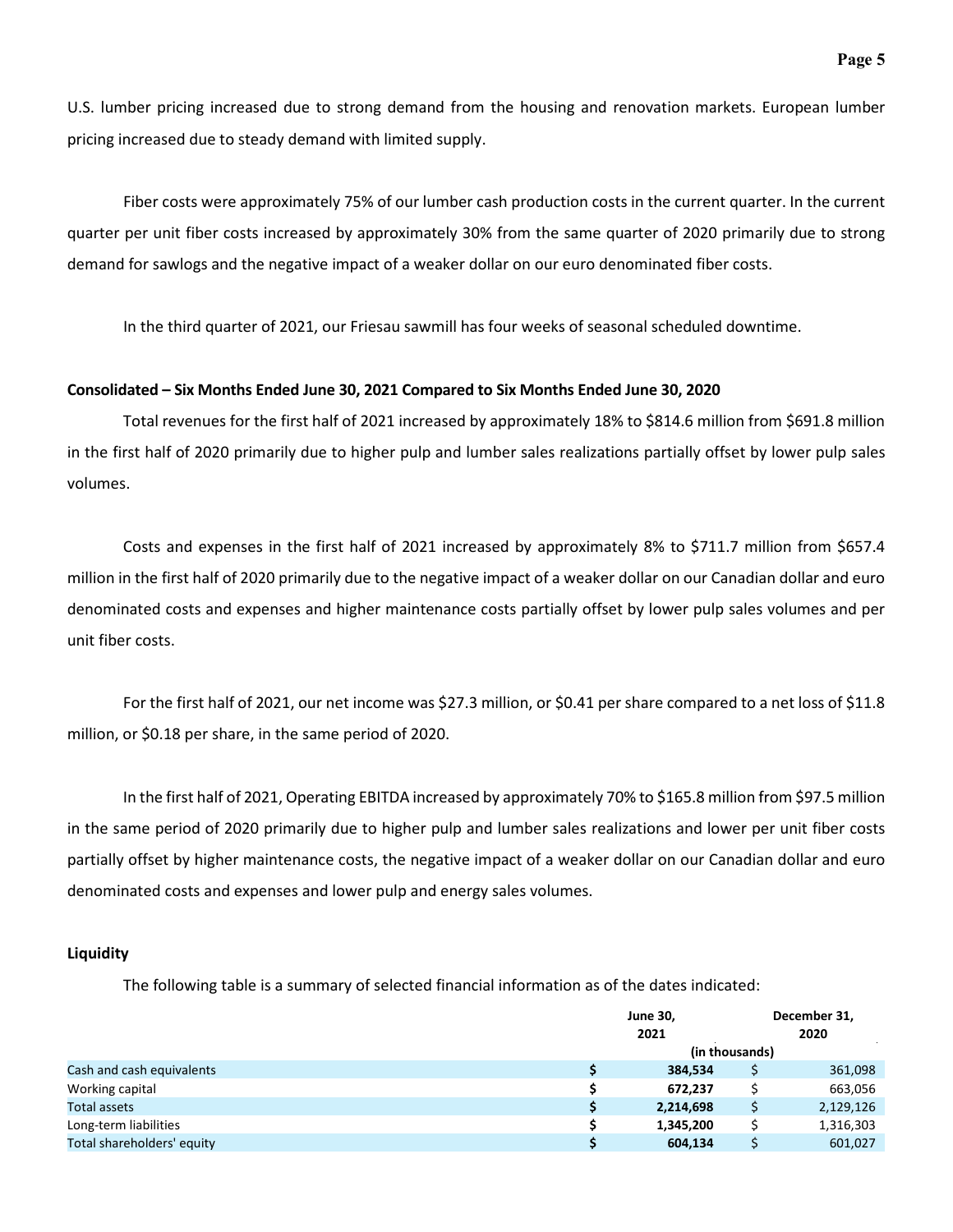As of June 30, 2021, we had cash and cash equivalents of approximately \$384.5 million and approximately \$310.4 million available under our revolving credit facilities, providing aggregate liquidity of about \$694.9 million.

#### **Quarterly Dividend**

A quarterly dividend of \$0.065 per share will be paid on October 6, 2021 to all shareholders of record on September 29, 2021. Future dividends will be subject to Board approval and may be adjusted as business and industry conditions warrant.

#### **Earnings Release Call**

In conjunction with this release, Mercer International Inc. will host a conference call, which will be simultaneously broadcast live over the Internet. Management will host the call, which is scheduled for July 30, 2021 at 10:00 AM (Eastern Daylight Time). Listeners can access the conference call live and archived for 30 days over the Internet at<https://edge.media-server.com/mmc/p/w2j2nx7v> or through a link on the company's home page at [https://www.mercerint.com.](https://www.mercerint.com/) Please allow 15 minutes prior to the call to visit the site and download and install any necessary audio software.

Mercer International Inc. is a global forest products company with operations in Germany and Canada with consolidated annual production capacity of 2.2 million tonnes of pulp and 550 million board feet of lumber. To obtain further information on the company, please visit its web site at [https://www.mercerint.com.](https://www.mercerint.com/)

*The preceding includes forward looking statements which involve known and unknown risks and uncertainties*  which may cause our actual results in future periods to differ materially from forecasted results. Words such as *"expects", "anticipates", "projects", "intends", "designed", "will", "believes", "estimates", "may", "could" and variations of such words and similar expressions are intended to identify such forward-looking statements. Among those factors which could cause actual results to differ materially are the following: the highly cyclical nature of our business, raw material costs, our level of indebtedness, competition, foreign exchange and interest rate fluctuations, our use of derivatives, expenditures for capital projects, environmental regulation and compliance, disruptions to our production, market conditions and other risk factors listed from time to time in our SEC reports.*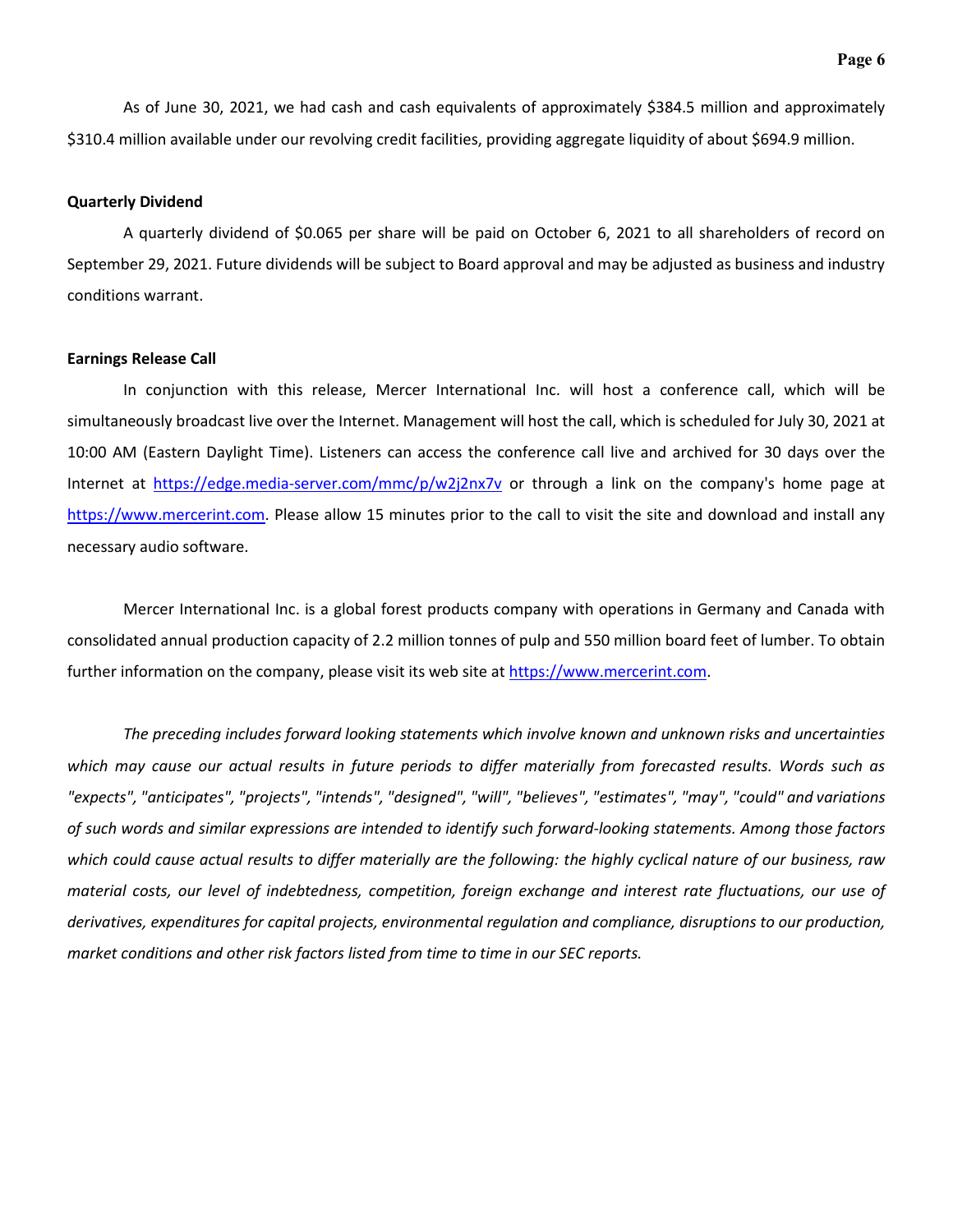APPROVED BY:

Jimmy S.H. Lee Executive Chairman (604) 684-1099

David M. Gandossi, FCPA, FCA Chief Executive Officer (604) 684-1099

-FINANCIAL TABLES FOLLOW-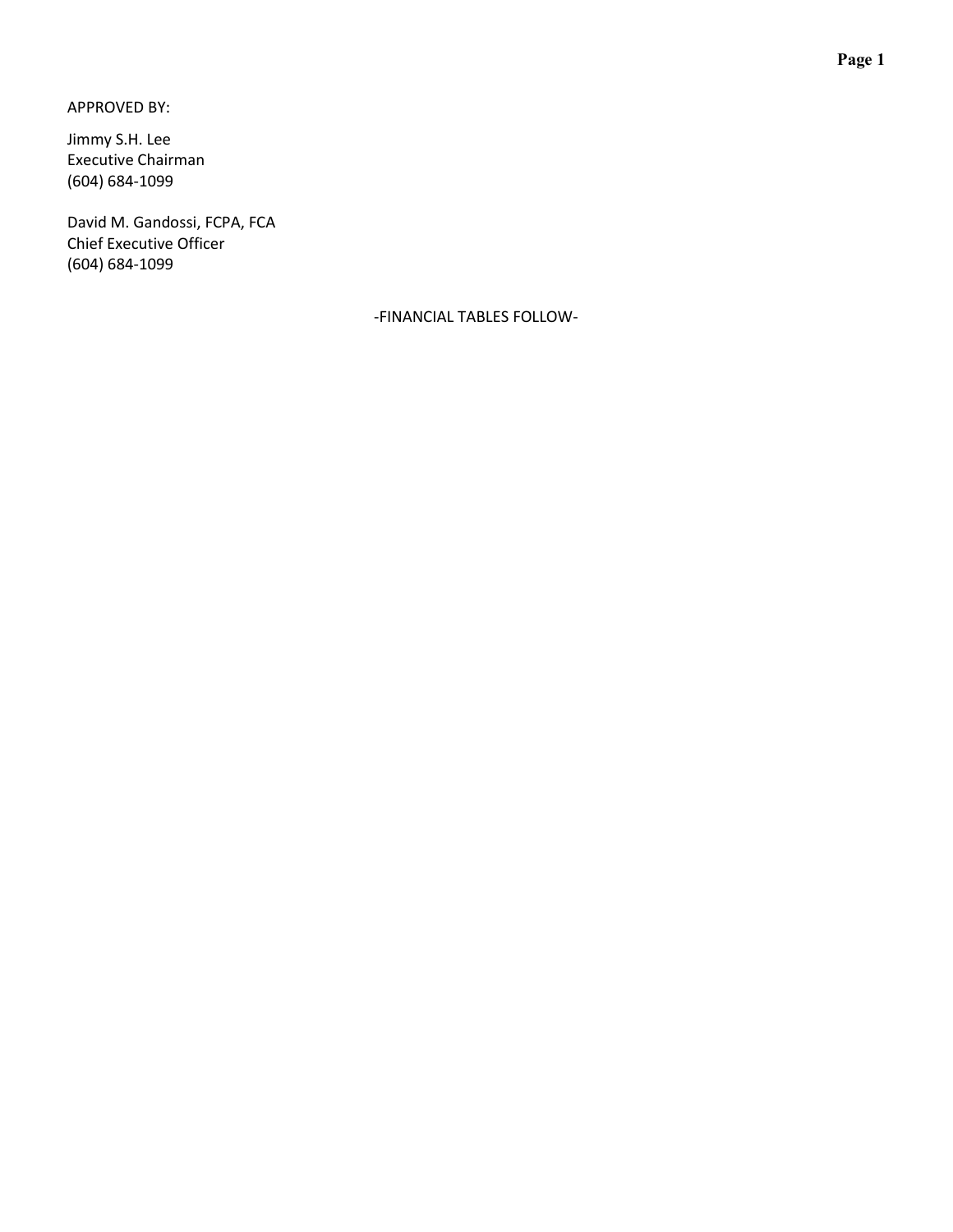# **Summary Financial Highlights**

|                                                   |     | Q <sub>2</sub> |                    | Q1                                       |          | Q <sub>2</sub> | <b>YTD</b>                         |    | <b>YTD</b> |
|---------------------------------------------------|-----|----------------|--------------------|------------------------------------------|----------|----------------|------------------------------------|----|------------|
|                                                   |     | 2021           |                    | 2021                                     |          | 2020           | 2021                               |    | 2020       |
|                                                   |     |                |                    | (in thousands, except per share amounts) |          |                |                                    |    |            |
| Pulp segment revenues                             | Ś.  | 310,249        | Ś.                 | 339,756                                  | Ŝ.       | 298,046        | \$<br>650,005                      | Ś. | 601,651    |
| Wood products segment revenues                    |     | 90,439         |                    | 70,987                                   |          | 41,727         | 161,426                            |    | 87,505     |
| Corporate and other revenues                      |     | 1,144          |                    | 1,977                                    |          | 1,422          | 3,121                              |    | 2,638      |
| <b>Total revenues</b>                             | \$  | 401,832        |                    | 412,720                                  | \$       | 341,195        | \$<br>814,552                      |    | 691,794    |
|                                                   |     |                |                    |                                          |          |                |                                    |    |            |
| Pulp segment operating income                     | \$  | 13,338         | \$                 | 25,296                                   | Ś.       | 8,110          | \$<br>38,634                       | \$ | 29,549     |
| Wood products segment operating income            |     | 42,314         |                    | 27,977                                   |          | 4,327          | 70,291                             |    | 9,882      |
| Corporate and other operating loss                |     | (3,816)        |                    | (2, 244)                                 |          | (2, 122)       | (6,060)                            |    | (5,054)    |
| <b>Total operating income</b>                     | \$. | 51,836         | \$.                | 51,029                                   | \$       | 10,315         | \$<br>102,865                      | Ś. | 34,377     |
|                                                   |     |                |                    |                                          |          |                |                                    |    |            |
| Pulp segment depreciation and amortization        | \$  | 27,967         | \$                 | 27,046                                   | \$       | 27,219         | \$<br>55,013                       | \$ | 57,590     |
| Wood products segment depreciation and            |     |                |                    |                                          |          |                |                                    |    |            |
| amortization                                      |     | 3,748          |                    | 3,723                                    |          | 2,804          | 7,471                              |    | 5,181      |
| Corporate and other depreciation and amortization |     | 240            |                    | 198                                      |          | 178            | 438                                |    | 376        |
| Total depreciation and amortization               | \$  | 31,955         | \$                 | 30,967                                   | \$       | 30,201         | \$<br>62,922                       |    | 63,147     |
|                                                   |     |                |                    |                                          |          |                |                                    |    |            |
| <b>Operating EBITDA</b>                           | \$  | 83,791         | \$                 | 81,996                                   | \$       | 40,516         | \$<br>165,787                      | \$ | 97,524     |
| Loss on early extinguishment of debt              | \$  |                | \$                 | (30, 368)                                | $(1)$ \$ |                | \$<br>$(30,368)$ <sup>(1)</sup> \$ |    |            |
| Income tax provision                              | \$  | (10, 685)      | \$                 | (2,698)                                  | \$       | (882)          | \$<br>(13, 383)                    | \$ | (6, 226)   |
| Net income (loss)                                 | \$  | 21,415         | \$                 | 5,933                                    | \$.      | (8, 411)       | \$<br>27,348                       | \$ | (11,803)   |
| Net income (loss) per common share                |     |                |                    |                                          |          |                |                                    |    |            |
| <b>Basic and diluted</b>                          | Ś.  | 0.32           | $\mathsf{\dot{S}}$ | 0.09                                     | Ŝ.       | (0.13)         | \$<br>0.41                         | Ś. | (0.18)     |
| Common shares outstanding at period end           |     | 66,037         |                    | 65,988                                   |          | 65,868         | 66,037                             |    | 65,868     |

(1) Redemption 6.50% senior notes due 2024 and 7.375% senior notes due 2025.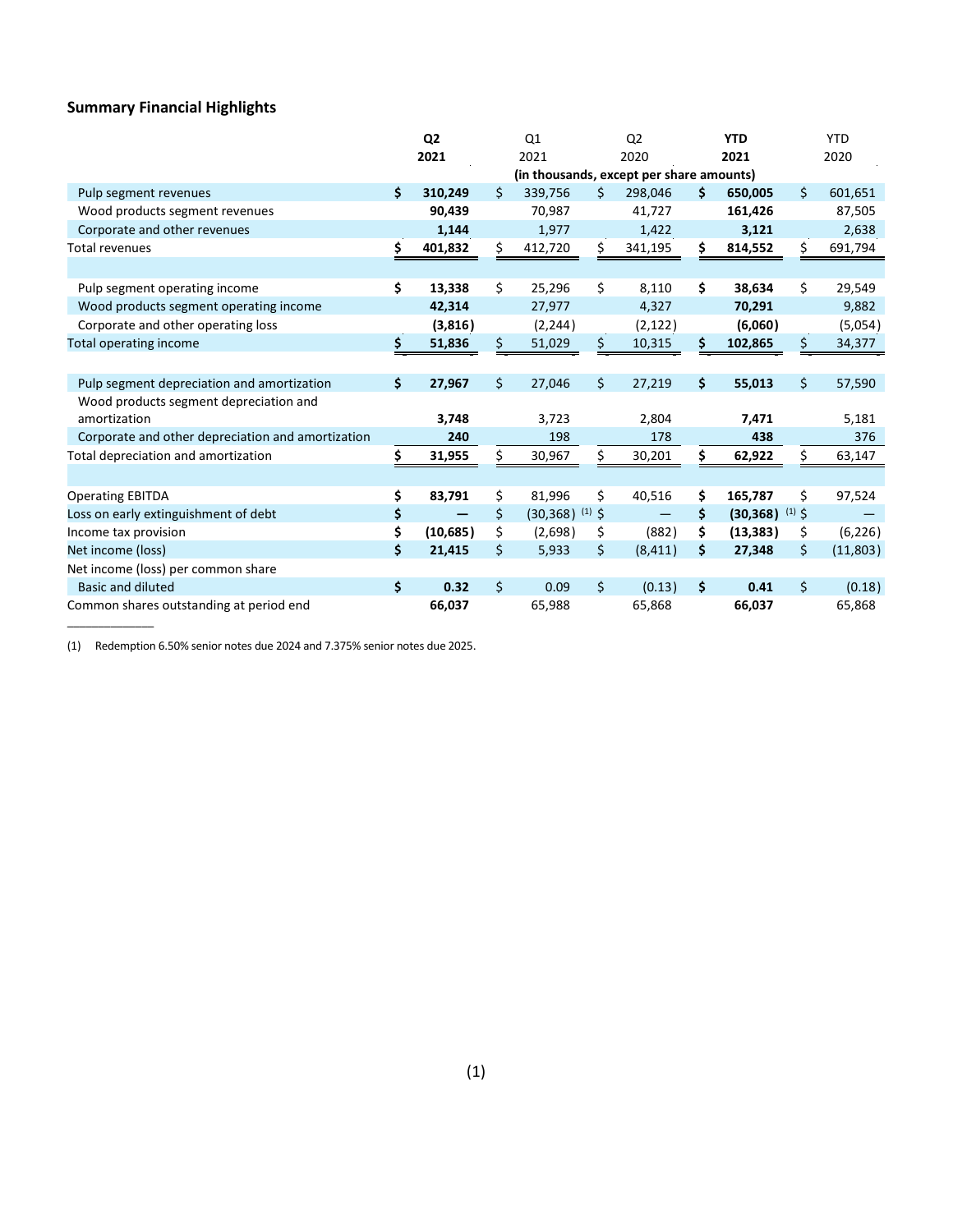### **Summary Operating Highlights**

\_\_\_\_\_\_\_\_\_\_\_\_\_\_

|                                                           | Q <sub>2</sub> | Q1     | Q <sub>2</sub> | <b>YTD</b> | <b>YTD</b> |
|-----------------------------------------------------------|----------------|--------|----------------|------------|------------|
|                                                           | 2021           | 2021   | 2020           | 2021       | 2020       |
| <b>Pulp Segment</b>                                       |                |        |                |            |            |
| Pulp production ('000 ADMTs)                              |                |        |                |            |            |
| <b>NBSK</b>                                               | 355.1          | 396.9  | 423.8          | 752.0      | 879.0      |
| <b>NBHK</b>                                               | 4.5            | 81.6   | 88.8           | 86.1       | 167.8      |
| Annual maintenance downtime ('000 ADMTs)                  | 173.1          | 37.8   | 11.3           | 210.9      | 13.6       |
| Annual maintenance downtime (days)                        | 117            | 27     | 15             | 144        | 17         |
| Pulp sales ('000 ADMTs)                                   |                |        |                |            |            |
| <b>NBSK</b>                                               | 330.4          | 418.6  | 422.6          | 749.1      | 860.9      |
| <b>NBHK</b>                                               | 30.3           | 69.0   | 69.3           | 99.4       | 135.4      |
| Average NBSK pulp prices (\$/ADMT) <sup>(1)</sup>         |                |        |                |            |            |
| Europe                                                    | 1,288          | 1,037  | 850            | 1,163      | 842        |
| China                                                     | 962            | 883    | 572            | 922        | 573        |
| <b>North America</b>                                      | 1,598          | 1,302  | 1,158          | 1,450      | 1,143      |
| Average NBHK pulp prices (\$/ADMT) <sup>(1)</sup>         |                |        |                |            |            |
| China                                                     | 767            | 692    | 465            | 729        | 463        |
| North America                                             | 1,297          | 1,020  | 897            | 1,158      | 893        |
| Average pulp sales realizations (\$/ADMT) <sup>(2)</sup>  |                |        |                |            |            |
| <b>NBSK</b>                                               | 830            | 668    | 573            | 739        | 567        |
| <b>NBHK</b>                                               | 672            | 520    | 475            | 566        | 472        |
| Energy production ('000 MWh) <sup>(3)</sup>               | 362.0          | 519.1  | 562.9          | 881.1      | 1,141.3    |
| Energy sales ('000 MWh) <sup>(3)</sup>                    | 130.9          | 201.1  | 222.0          | 332.0      | 453.7      |
| Average energy sales realizations (\$/MWh) <sup>(3)</sup> | 90             | 97     | 85             | 94         | 90         |
|                                                           |                |        |                |            |            |
| <b>Wood Products Segment</b>                              |                |        |                |            |            |
| Lumber production (MMfbm)                                 | 116.7          | 117.8  | 113.5          | 234.5      | 229.8      |
| Lumber sales (MMfbm)                                      | 109.3          | 108.2  | 109.0          | 217.5      | 226.7      |
| Average lumber sales realizations (\$/Mfbm)               | 789            | 622    | 345            | 706        | 347        |
| Energy production and sales ('000 MWh)                    | 21.0           | 16.4   | 22.7           | 37.3       | 45.4       |
| Average energy sales realizations (\$/MWh)                | 128            | 129    | 116            | 129        | 116        |
|                                                           |                |        |                |            |            |
| <b>Average Spot Currency Exchange Rates</b>               |                |        |                |            |            |
| $\zeta / \varepsilon^{(4)}$                               | 1.2050         | 1.2045 | 1.1016         | 1.2048     | 1.1019     |
| $$ / C$^{(4)}$                                            | 0.8142         | 0.7902 | 0.7221         | 0.8026     | 0.7328     |

(1) Source: RISI pricing report. Europe and North America are list prices. China are net prices which include discounts, allowances and rebates.

(2) Sales realizations after customer discounts, rebates and other selling concessions. Incorporates the effect of pulp price variations occurring between the order and shipment dates.

(3) Does not include our 50% joint venture interest in the Cariboo mill, which is accounted for using the equity method.

(4) Average Federal Reserve Bank of New York Noon Buying Rates over the reporting period.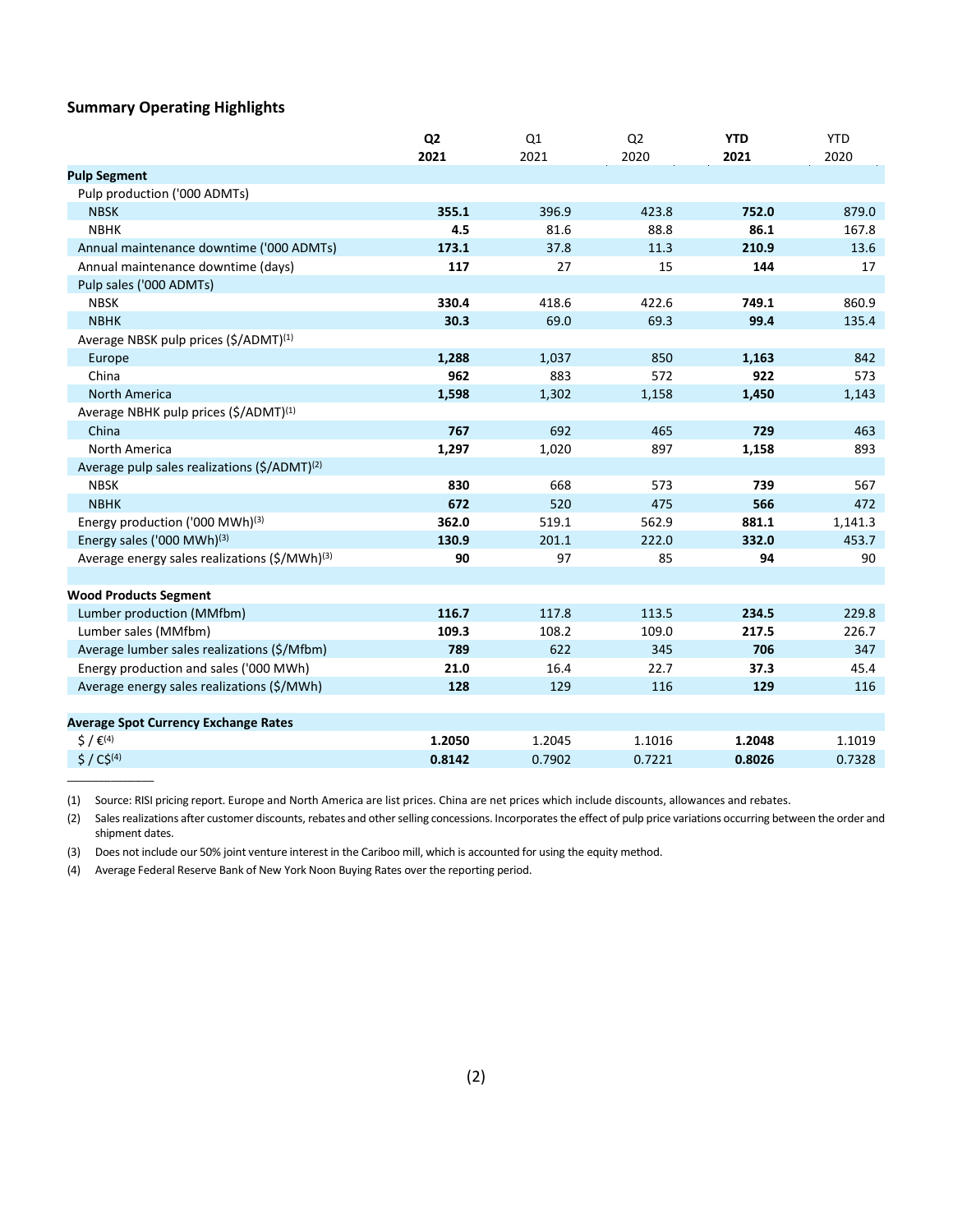# **MERCER INTERNATIONAL INC. INTERIM CONSOLIDATED STATEMENTS OF OPERATIONS**

**(Unaudited)**

**(In thousands, except per share data)**

|                                                        | Three Months Ended June 30, |           |     |           |         | Six Months Ended June 30, |    |           |  |  |
|--------------------------------------------------------|-----------------------------|-----------|-----|-----------|---------|---------------------------|----|-----------|--|--|
|                                                        |                             | 2021      |     | 2020      |         | 2021                      |    | 2020      |  |  |
| Revenues                                               | \$                          | 401,832   | \$. | 341,195   | $\zeta$ | 814,552                   | \$ | 691,794   |  |  |
| Costs and expenses                                     |                             |           |     |           |         |                           |    |           |  |  |
| Cost of sales, excluding depreciation and amortization |                             | 297,826   |     | 284,333   |         | 608,023                   |    | 560,389   |  |  |
| Cost of sales depreciation and amortization            |                             | 31,935    |     | 30,179    |         | 62,881                    |    | 63,090    |  |  |
| Selling, general and administrative expenses           |                             | 20,235    |     | 16,368    |         | 40,783                    |    | 33,938    |  |  |
| Operating income                                       |                             | 51,836    |     | 10,315    |         | 102,865                   |    | 34,377    |  |  |
| Other income (expenses)                                |                             |           |     |           |         |                           |    |           |  |  |
| Interest expense                                       |                             | (17, 130) |     | (20, 108) |         | (36, 149)                 |    | (40, 192) |  |  |
| Loss on early extinguishment of debt                   |                             |           |     |           |         | (30, 368)                 |    |           |  |  |
| Other income (expenses)                                |                             | (2,606)   |     | 2,264     |         | 4,383                     |    | 238       |  |  |
| Total other expenses, net                              |                             | (19, 736) |     | (17, 844) |         | (62, 134)                 |    | (39, 954) |  |  |
| Income (loss) before income taxes                      |                             | 32,100    |     | (7,529)   |         | 40,731                    |    | (5, 577)  |  |  |
| Income tax provision                                   |                             | (10,685)  |     | (882)     |         | (13, 383)                 |    | (6, 226)  |  |  |
| Net income (loss)                                      |                             | 21,415    |     | (8, 411)  | \$.     | 27,348                    |    | (11,803)  |  |  |
| Net income (loss) per common share                     |                             |           |     |           |         |                           |    |           |  |  |
| Basic and diluted                                      | \$                          | 0.32      | \$  | (0.13)    | \$      | 0.41                      | \$ | (0.18)    |  |  |
| Dividends declared per common share                    | \$                          | 0.0650    | \$  | 0.0650    | \$      | 0.1300                    | \$ | 0.2025    |  |  |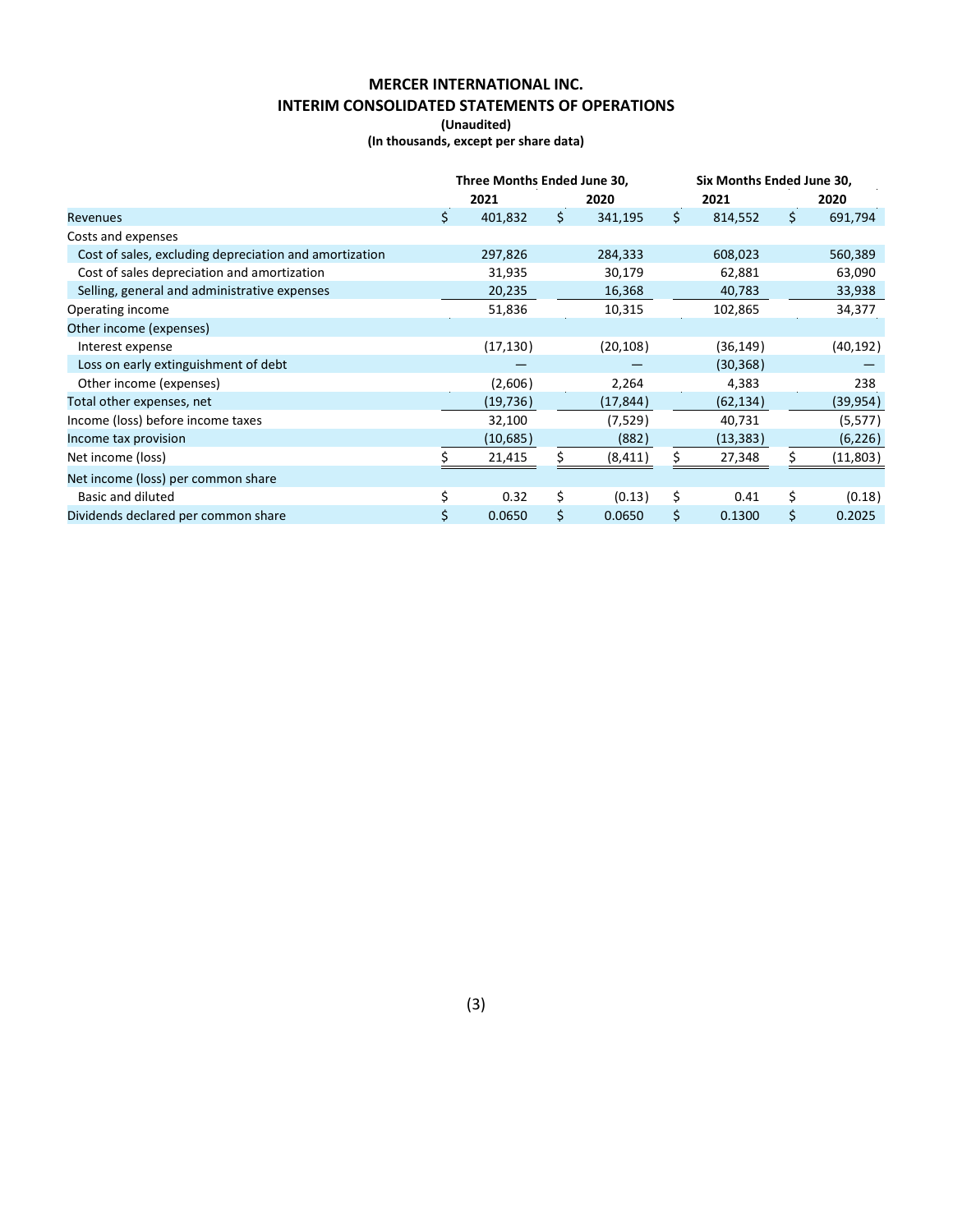## **MERCER INTERNATIONAL INC. INTERIM CONSOLIDATED BALANCE SHEETS**

#### **(Unaudited)**

**(In thousands, except share and per share data)**

|                                                                                        | <b>June 30,</b><br>2021 | December 31,<br>2020 |
|----------------------------------------------------------------------------------------|-------------------------|----------------------|
| <b>ASSETS</b>                                                                          |                         |                      |
| Current assets                                                                         |                         |                      |
| Cash and cash equivalents                                                              | \$<br>384,534           | \$<br>361,098        |
| Accounts receivable, net                                                               | 225,238                 | 227,055              |
| Inventories                                                                            | 313,354                 | 271,696              |
| Prepaid expenses and other                                                             | 14,475                  | 15,003               |
| Total current assets                                                                   | 937,601                 | 874,852              |
| Property, plant and equipment, net                                                     | 1,133,292               | 1,109,740            |
| Investment in joint ventures                                                           | 45,844                  | 46,429               |
| Amortizable intangible assets, net                                                     | 50,982                  | 51,571               |
| Operating lease right-of-use assets                                                    | 11,829                  | 13,251               |
| Other long-term assets                                                                 | 33,896                  | 31,928               |
| Deferred income tax                                                                    | 1,254                   | 1,355                |
| Total assets                                                                           | \$<br>2,214,698         | \$<br>2,129,126      |
|                                                                                        |                         |                      |
| LIABILITIES AND SHAREHOLDERS' EQUITY                                                   |                         |                      |
| <b>Current liabilities</b>                                                             |                         |                      |
| Accounts payable and other                                                             | \$<br>264,459           | \$<br>210,994        |
| Pension and other post-retirement benefit obligations                                  | 905                     | 802                  |
| <b>Total current liabilities</b>                                                       | 265,364                 | 211,796              |
| Debt                                                                                   | 1,157,873               | 1,145,294            |
| Pension and other post-retirement benefit obligations                                  | 31,057                  | 31,810               |
| Finance lease liabilities                                                              | 57,039                  | 41,329               |
| <b>Operating lease liabilities</b>                                                     | 8,488                   | 9,933                |
| Other long-term liabilities                                                            | 12,130                  | 10,909               |
| Deferred income tax                                                                    | 78,613                  | 77,028               |
| <b>Total liabilities</b>                                                               | 1,610,564               | 1,528,099            |
| Shareholders' equity                                                                   |                         |                      |
| Common shares \$1 par value; 200,000,000 authorized; 66,037,000 issued and outstanding |                         |                      |
| $(2020 - 65, 868, 000)$                                                                | 65,988                  | 65,800               |
| Additional paid-in capital                                                             | 347,093                 | 345,696              |
| <b>Retained earnings</b>                                                               | 235,872                 | 217,106              |
| Accumulated other comprehensive loss                                                   | (44, 819)               | (27, 575)            |
| Total shareholders' equity                                                             | 604,134                 | 601,027              |
| Total liabilities and shareholders' equity                                             | \$<br>2,214,698         | \$<br>2,129,126      |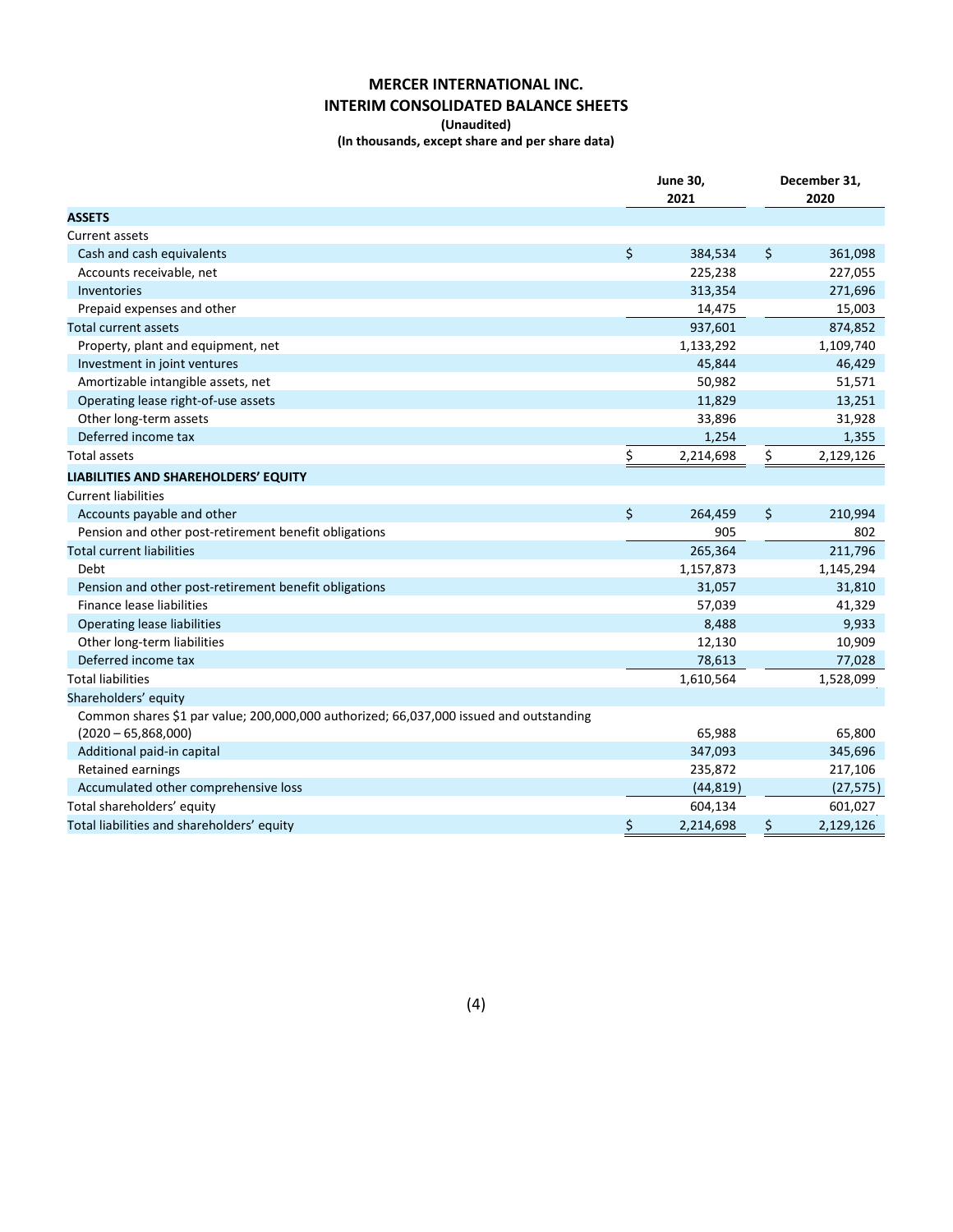## **MERCER INTERNATIONAL INC. INTERIM CONSOLIDATED STATEMENTS OF CASH FLOWS**

#### **(Unaudited) (In thousands)**

|                                                                                       | Three Months Ended June 30, |    |           |    | Six Months Ended June 30, |                |  |  |
|---------------------------------------------------------------------------------------|-----------------------------|----|-----------|----|---------------------------|----------------|--|--|
|                                                                                       | 2021                        |    | 2020      |    | 2021                      | 2020           |  |  |
| Cash flows from (used in) operating activities                                        |                             |    |           |    |                           |                |  |  |
| Net income (loss)                                                                     | \$<br>21,415                | \$ | (8, 411)  | \$ | 27,348                    | \$<br>(11,803) |  |  |
| Adjustments to reconcile net income (loss) to cash flows<br>from operating activities |                             |    |           |    |                           |                |  |  |
| Depreciation and amortization                                                         | 31,955                      |    | 30,201    |    | 62,922                    | 63,147         |  |  |
| Deferred income tax provision (recovery)                                              | 1,276                       |    | (4, 744)  |    | 2,480                     | (6,075)        |  |  |
| Inventory impairment                                                                  |                             |    | 6,530     |    |                           | 12,264         |  |  |
| Loss on early extinguishment of debt                                                  |                             |    |           |    | 30,368                    |                |  |  |
| Defined benefit pension plans and other post-retirement                               |                             |    |           |    |                           |                |  |  |
| benefit plan expense                                                                  | 856                         |    | 739       |    | 1,775                     | 1,501          |  |  |
| Stock compensation expense (reversal)                                                 | 975                         |    | (34)      |    | 1,585                     | (80)           |  |  |
| Foreign exchange transaction losses (gains)                                           | 1,966                       |    | 6,880     |    | (6,640)                   | 736            |  |  |
| Other                                                                                 | 356                         |    | (695)     |    | (260)                     | (1, 192)       |  |  |
| Defined benefit pension plans and other post-retirement                               |                             |    |           |    |                           |                |  |  |
| benefit plan contributions                                                            | (1, 202)                    |    | (797)     |    | (2, 125)                  | (1, 712)       |  |  |
| Changes in working capital                                                            |                             |    |           |    |                           |                |  |  |
| Accounts receivable                                                                   | 16,364                      |    | 14,938    |    | 3,941                     | (5,988)        |  |  |
| Inventories                                                                           | (21, 964)                   |    | 11,442    |    | (42, 763)                 | (6,678)        |  |  |
| Accounts payable and accrued expenses                                                 | 30,167                      |    | 7,879     |    | 34,603                    | (49, 781)      |  |  |
| Other                                                                                 | (1,012)                     |    | 177       |    | (1,794)                   | (76)           |  |  |
| Net cash from (used in) operating activities                                          | 81,152                      |    | 64,105    |    | 111,440                   | (5, 737)       |  |  |
| Cash flows from (used in) investing activities                                        |                             |    |           |    |                           |                |  |  |
| Purchase of property, plant and equipment                                             | (62, 124)                   |    | (21, 544) |    | (87, 386)                 | (44, 562)      |  |  |
| Insurance proceeds                                                                    | 20,048                      |    |           |    | 20,048                    |                |  |  |
| Purchase of amortizable intangible assets                                             | (568)                       |    | (89)      |    | (1,209)                   | (527)          |  |  |
| Other                                                                                 | 285                         |    | 796       |    | (109)                     | 847            |  |  |
| Net cash from (used in) investing activities                                          | (42, 359)                   |    | (20, 837) |    | (68, 656)                 | (44, 242)      |  |  |
| Cash flows from (used in) financing activities                                        |                             |    |           |    |                           |                |  |  |
| Redemption of senior notes                                                            |                             |    |           |    | (824, 557)                |                |  |  |
| Proceeds from issuance of senior notes                                                |                             |    |           |    | 875,000                   |                |  |  |
| Proceeds from (repayment of) revolving credit facilities,                             |                             |    |           |    |                           |                |  |  |
| net                                                                                   | (42, 042)                   |    | (25, 651) |    | (57, 112)                 | 25,609         |  |  |
| Dividend payments                                                                     | (4, 289)                    |    |           |    | (4, 289)                  | (9,047)        |  |  |
| Payment of debt issuance costs                                                        |                             |    |           |    | (14, 414)                 |                |  |  |
| Proceeds from government grants                                                       |                             |    | 299       |    | 8,532                     | 299            |  |  |
| Repurchase of common shares                                                           |                             |    |           |    |                           | (162)          |  |  |
| Other                                                                                 | (1,832)                     |    | (1,996)   |    | 89                        | (11, 797)      |  |  |
| Net cash from (used in) financing activities                                          | (48, 163)                   |    | (27, 348) |    | (16, 751)                 | 4,902          |  |  |
| Effect of exchange rate changes on cash and cash                                      |                             |    |           |    |                           |                |  |  |
| equivalents                                                                           | (1, 179)                    |    | 888       |    | (2, 597)                  | (2,674)        |  |  |
| Net increase (decrease) in cash and cash equivalents                                  | (10, 549)                   |    | 16,808    |    | 23,436                    | (47, 751)      |  |  |
| Cash and cash equivalents, beginning of period                                        | 395,083                     |    | 286,526   |    | 361,098                   | 351,085        |  |  |
| Cash and cash equivalents, end of period                                              | \$<br>384,534               | \$ | 303,334   | \$ | 384,534                   | \$<br>303,334  |  |  |